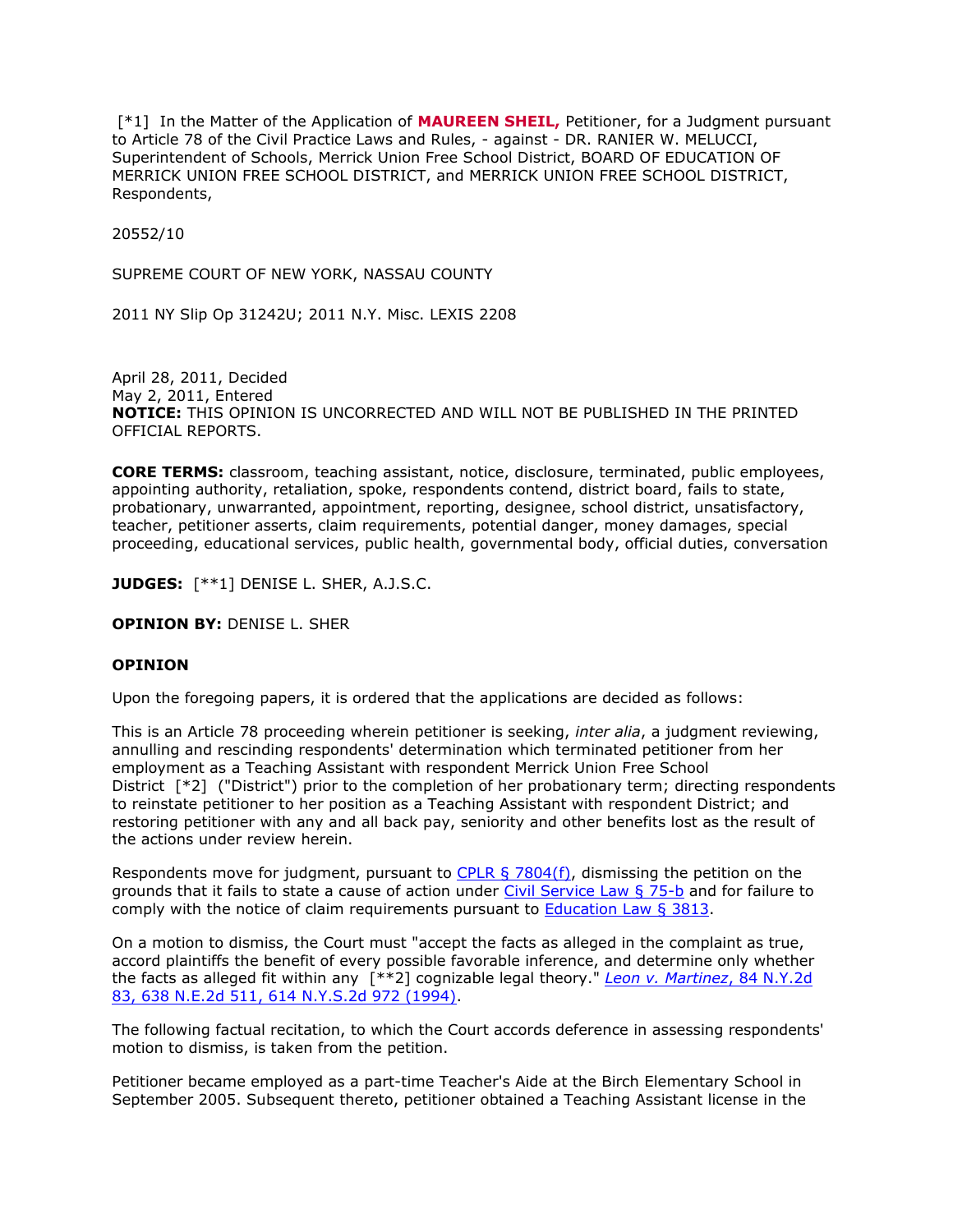State of New York. In September 2007, petitioner started working for respondent District as a fulltime teaching assistant and was assigned to the "Gateway" program, which is a self-contained classroom dealing with autistic children between kindergarten and second grade level.

In April 2009 (the 2008-2009 school year), another teaching assistant employed by the school district, Timothy Holt, was arrested on nine felony counts for possessing sexually explicit images and videos of children on his home computer. *See* Petition at ¶ 20. The classroom in which Mr. Holt worked was across from petitioner's classroom. Mr. Holt shared his classroom with [\*3] another teaching assistant, Meredith Gulfman ("M.G."). *See* Petition at ¶ 22.

In September 2009, petitioner began a three-year probationary period. [\*\*3] M.G. and petitioner were assigned to work as a team in the same classroom. *See* Petition at ¶ 23.

Petitioner alleges that, on or about December 6,2009, she and M.G. discussed the arrest of Mr. Holt and M.G. made comments which petitioner "perceived as a condonation and justification of the behavior that Mr. Holt was accused of." Petitioner believed that M.G. continued to be in contact with Mr. Holt. *See* Petition at ¶ 25. Allegedly believing that the comments she heard from M.G. were very disturbing and represented a potential danger to children in the school, as a mandated reporter, petitioner reported what she heard to Interim Principal Cohen and Assistant Principal Schlissel. *See*Petition at ¶¶ 24-27.

Upon petitioner's return to school in January 2010, the classroom teacher and the school administrators allegedly began treating petitioner in a punitive way and unjustly blaming her for things that were not her fault while protecting M.G. M.G. also treated her in a hostile manner, after which petitioner complained to Interim Principal Cohen and Assistant Principal Schlissel. *See* Petition at ¶¶31 -33. Interim Principal Cohen issued a letter to petitioner in February 2010, advising petitioner, [\*\*4] *inter alia*, that she has been involved in conflicts with M.G. which had impacted children. By letter dated February 11, 2010, petitioner notified respondent District that she was concerned about "retaliation in the form of unbiased work reviews" and that she agreed that "the environment was uncomfortable and unsatisfactory" due to incidents with M.G. Petitioner again responded to Interim Principal Cohen by letter dated June 1, 2010, claiming that Ms. Marstellon's allegations against her were in retaliation for her reporting the conversation with M.G. See Petition at ¶ 38.

[\*4] On June 3, 2010, petitioner received an evaluation from Interim Principal Cohen, which stated in, pertinent part:

The classroom teacher, Mrs. Shauna Mastellon, has reported that Ms. Sheil's demeanor and attitude creates tension in the classroom. Furthermore, Mrs. Mastellon is concerned about her unsatisfactory communication and interpersonal skills. She often resists opportunities to converse with colleagues on a daily basis. Her perception of classroom situations is frequently in total contradiction to other professionals in the classroom.

As a teaching assistant, it is Ms. Sheil's responsibility to take direction [\*\*5] from members of our professional staff. On one specific occasion during Ms. Sheil's morning duty, her response to an incident involving a student and Dr. Jill Henriksen, District Psychologist, was unsatisfactory. Dr. Henriksen gave her specific directions and reported that Ms. Sheil was not receptive.

Petitioner was then advised by respondent Dr. Ranier W. Melucci, Superintendent of Schools, Merrick Union Free School District ("Melucci") that he was going to recommend to the respondent Board of Education of Merrick Union Free School District ("Board") that she be terminated, and effective August 1, 2010, respondent Board terminated her employment. *See* Petition at ¶¶ 42- 44.

On November 1, 2010, petitioner served a Notice of Claim on respondents, the same day the petition herein was filed. Petition alleges that her termination was in violation of [Civil Service Law](http://www.lexisnexis.com.ezproxy.strose.edu/lnacui2api/mungo/lexseestat.do?bct=A&risb=21_T12122685609&homeCsi=9095&A=0.9216312071783853&urlEnc=ISO-8859-1&&citeString=N.Y.%20CIV.%20SERV.%20LAW%2075-B&countryCode=USA)  [§ 75-b](http://www.lexisnexis.com.ezproxy.strose.edu/lnacui2api/mungo/lexseestat.do?bct=A&risb=21_T12122685609&homeCsi=9095&A=0.9216312071783853&urlEnc=ISO-8859-1&&citeString=N.Y.%20CIV.%20SERV.%20LAW%2075-B&countryCode=USA) as it had no legitimate purpose and was in retaliation for reporting the details of her conversations with M.G. to Interim Principal Cohen and Assistant Principal Schlissel.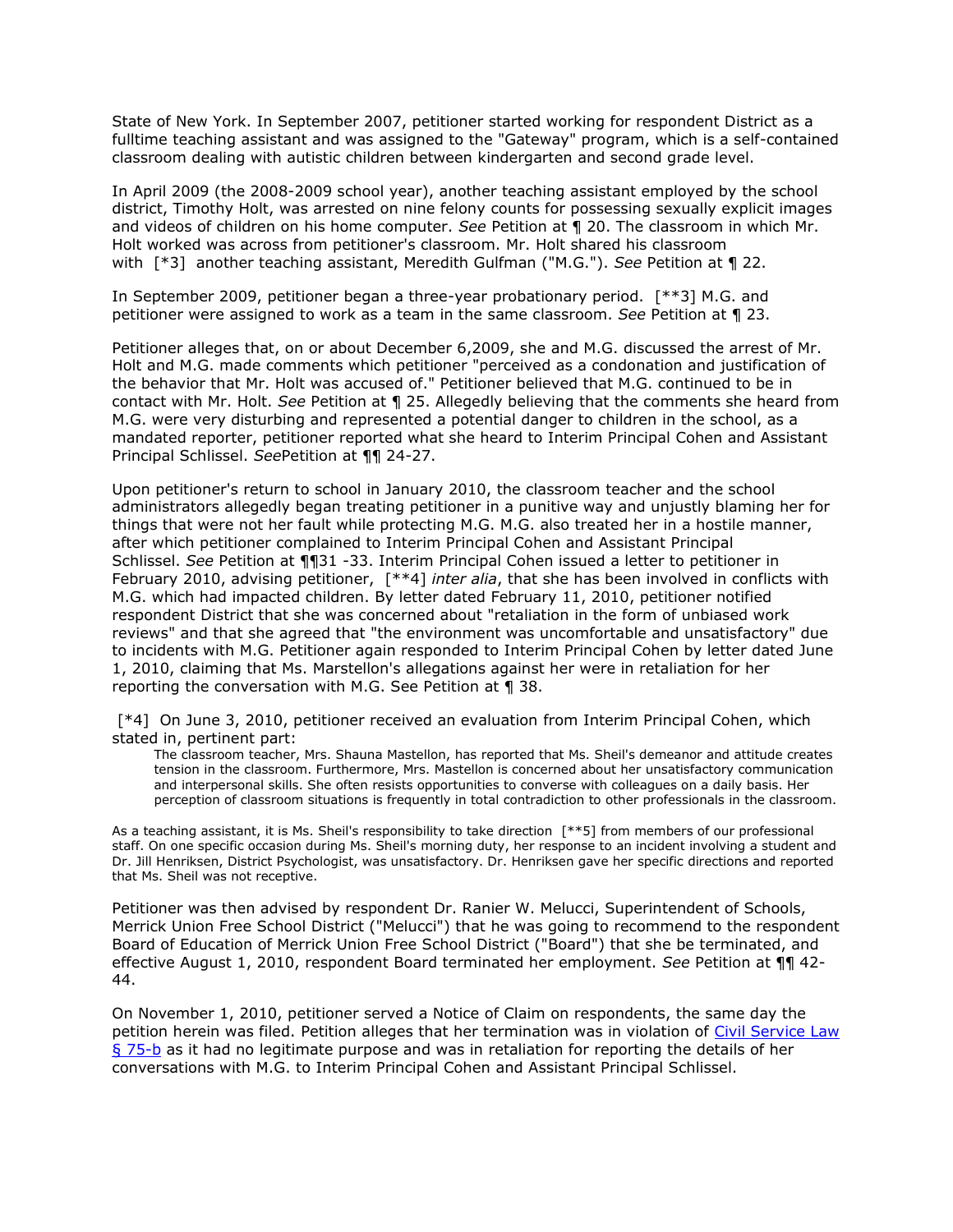In support of their motion to dismiss, respondents assert that petitioner's failure to comply with the notice of claim requirements of **Education Law § 3813** [ $**$ 6] mandates dismissal of the petition. While respondents concede that petitioner served a Notice of Claim on respondents, as evinced by the affidavit of Clarice Rebentisch, dated January 4, 2011, respondents assert that she did not wait [\*5] the required thirty days before she commenced the instant litigation.

Respondents also argue that the petition fails to state a claim under [Civil Service Law § 75-b](http://www.lexisnexis.com.ezproxy.strose.edu/lnacui2api/mungo/lexseestat.do?bct=A&risb=21_T12122685609&homeCsi=9095&A=0.9216312071783853&urlEnc=ISO-8859-1&&citeString=N.Y.%20CIV.%20SERV.%20LAW%2075-B&countryCode=USA) due to insufficient notification and insufficient disclosure.

In opposition, petitioner asserts that a Notice of Claim was not required in this Article 78 proceeding since petitioner seeks equitable relief not money damages. *See [Kahn v. New York](http://www.lexisnexis.com.ezproxy.strose.edu/lnacui2api/mungo/lexseestat.do?bct=A&risb=21_T12122685609&homeCsi=9095&A=0.9216312071783853&urlEnc=ISO-8859-1&&citeString=79%20A.D.3d%20521&countryCode=USA)  City Dept. of Educ*[., 79 A.D.3d 521,915 N.Y.S.2d 26 \(1st Dept. 2010\);](http://www.lexisnexis.com.ezproxy.strose.edu/lnacui2api/mungo/lexseestat.do?bct=A&risb=21_T12122685609&homeCsi=9095&A=0.9216312071783853&urlEnc=ISO-8859-1&&citeString=79%20A.D.3d%20521&countryCode=USA) *[Ruocco v. Doyle](http://www.lexisnexis.com.ezproxy.strose.edu/lnacui2api/mungo/lexseestat.do?bct=A&risb=21_T12122685609&homeCsi=9095&A=0.9216312071783853&urlEnc=ISO-8859-1&&citeString=38%20A.D.2d%20132&countryCode=USA)*, 38 [A.D.2d 132, 327 N.Y.S.2d 933 \(2d Dept. 1972\).](http://www.lexisnexis.com.ezproxy.strose.edu/lnacui2api/mungo/lexseestat.do?bct=A&risb=21_T12122685609&homeCsi=9095&A=0.9216312071783853&urlEnc=ISO-8859-1&&citeString=38%20A.D.2d%20132&countryCode=USA) Petitioner further asserts that respondents cannot be prejudiced by their claim that petitioner did not wait thirty days because, if the Court were to dismiss the Article 78 proceeding on this ground, petitioner could still file a plenary action under [Civil Service Law § 75-b.](http://www.lexisnexis.com.ezproxy.strose.edu/lnacui2api/mungo/lexseestat.do?bct=A&risb=21_T12122685609&homeCsi=9095&A=0.9216312071783853&urlEnc=ISO-8859-1&&citeString=N.Y.%20CIV.%20SERV.%20LAW%2075-B&countryCode=USA)

#### **Law**

# [Education Law §3813\(1\)](http://www.lexisnexis.com.ezproxy.strose.edu/lnacui2api/mungo/lexseestat.do?bct=A&risb=21_T12122685609&homeCsi=9095&A=0.9216312071783853&urlEnc=ISO-8859-1&&citeString=N.Y.%20EDUC.%20LAW%203813&countryCode=USA) provides:

No action or special proceeding, for any cause whatever, except as hereinafter provided, relating to district property [\*\*7] or claim against the district, or involving its rights or interests shall be prosecuted or maintained against any school district, board of education, board of cooperative educational services or any officer of a school district, board of education, or board of cooperative educational services, unless it shall appear by and as an allegation in the compliant or necessary moving papers that a written verified claim upon which such action or special proceeding is founded was presented to the governing body of said district within three months after the accrual of such claim, and that the officer or body having the power to adjust or pay said claim has neglected or refused to make an adjustment or payment thereof for thirty days after such presentment.

Petitioner's claims, which are equitable in nature, are not barred by her failure to file a Notice of Claim pursuant to Education Law  $\S$  3813, which is only required when money damages are sought. *Se[eKahn v. New York City Dept. of Educ, supra;](http://www.lexisnexis.com.ezproxy.strose.edu/lnacui2api/mungo/lexseestat.do?bct=A&risb=21_T12122685609&homeCsi=9095&A=0.9216312071783853&urlEnc=ISO-8859-1&&citeString=79%20A.D.3d%20521&countryCode=USA) [Ruocco v. Doyle, supra](http://www.lexisnexis.com.ezproxy.strose.edu/lnacui2api/mungo/lexseestat.do?bct=A&risb=21_T12122685609&homeCsi=9095&A=0.9216312071783853&urlEnc=ISO-8859-1&&citeString=38%20A.D.2d%20132&countryCode=USA)*. Hence, dismissal on this ground is unwarranted.

[\*6] Next, respondents assert that the petition fails to state a claim under [Civil Service Law §](http://www.lexisnexis.com.ezproxy.strose.edu/lnacui2api/mungo/lexseestat.do?bct=A&risb=21_T12122685609&homeCsi=9095&A=0.9216312071783853&urlEnc=ISO-8859-1&&citeString=N.Y.%20CIV.%20SERV.%20LAW%2075-B&countryCode=USA)  [75-b](http://www.lexisnexis.com.ezproxy.strose.edu/lnacui2api/mungo/lexseestat.do?bct=A&risb=21_T12122685609&homeCsi=9095&A=0.9216312071783853&urlEnc=ISO-8859-1&&citeString=N.Y.%20CIV.%20SERV.%20LAW%2075-B&countryCode=USA) due to her failure to satisfy [\*\*8] the pre-disclosure notice requirement.

Pursuant to [Civil Service Law § 75-b\(2\)\(a\),](http://www.lexisnexis.com.ezproxy.strose.edu/lnacui2api/mungo/lexseestat.do?bct=A&risb=21_T12122685609&homeCsi=9095&A=0.9216312071783853&urlEnc=ISO-8859-1&&citeString=N.Y.%20CIV.%20SERV.%20LAW%2075-B&countryCode=USA) public employees cannot be fired because the employee discloses to a governmental body information: (i) regarding a violation of a law, rule or regulation which violation creates and presents a substantial and specific danger to the public health or safety; or (ii) which the employee reasonable believes to be true and reasonably believes constitutes an improper governmental action. The "appointing authority" is the officer, commission or body having the power of appointment to subordinate positions. *See* [Civil Service](http://www.lexisnexis.com.ezproxy.strose.edu/lnacui2api/mungo/lexseestat.do?bct=A&risb=21_T12122685609&homeCsi=9095&A=0.9216312071783853&urlEnc=ISO-8859-1&&citeString=N.Y.%20CIV.%20SERV.%20LAW%202&countryCode=USA)  [Law § 2\(9\);](http://www.lexisnexis.com.ezproxy.strose.edu/lnacui2api/mungo/lexseestat.do?bct=A&risb=21_T12122685609&homeCsi=9095&A=0.9216312071783853&urlEnc=ISO-8859-1&&citeString=N.Y.%20CIV.%20SERV.%20LAW%202&countryCode=USA) *[Brohman v. New York Convention Center Operating Corp](http://www.lexisnexis.com.ezproxy.strose.edu/lnacui2api/mungo/lexseestat.do?bct=A&risb=21_T12122685609&homeCsi=9095&A=0.9216312071783853&urlEnc=ISO-8859-1&&citeString=293%20A.D.2d%20299&countryCode=USA)*., 293 A.D.2d 299, 740 [N.Y.S.2d 312 \(1st Dept. 2002\).](http://www.lexisnexis.com.ezproxy.strose.edu/lnacui2api/mungo/lexseestat.do?bct=A&risb=21_T12122685609&homeCsi=9095&A=0.9216312071783853&urlEnc=ISO-8859-1&&citeString=293%20A.D.2d%20299&countryCode=USA)

Here, respondents contend that the appointment authority is respondent Board which made the probationary appointment of petitioner to the position of full-time teaching assistant and also terminated her employment. *See* Respondents' Notice of Motion Affidavit of Clarice Rebentisch, dated January 4, 2011, and the exhibits annexed thereto. No disclosure was ever made to the respondent Board. *See [Palmer v. Niagara Frontier Transportation Authority](http://www.lexisnexis.com.ezproxy.strose.edu/lnacui2api/mungo/lexseestat.do?bct=A&risb=21_T12122685609&homeCsi=9095&A=0.9216312071783853&urlEnc=ISO-8859-1&&citeString=56%20A.D.3d%201245&countryCode=USA)*, 56 A.D.3d 1245, 867 [N.Y.S.2d 318 \(4th Dept. 2008\).](http://www.lexisnexis.com.ezproxy.strose.edu/lnacui2api/mungo/lexseestat.do?bct=A&risb=21_T12122685609&homeCsi=9095&A=0.9216312071783853&urlEnc=ISO-8859-1&&citeString=56%20A.D.3d%201245&countryCode=USA)

In [\*\*9] opposition, petitioner asserts that her notifications to respondent Melucci, were sufficient. As noted above, Civil Service Law  $\S$  75-b(2)(b) states that disclosure could be made to the appointing authority's "designee." Petitioner alleges that she made the disclosure to Interim Principal Cohen and Assistant Principal Schlissel and that notice to respondent Board of Education would have been futile.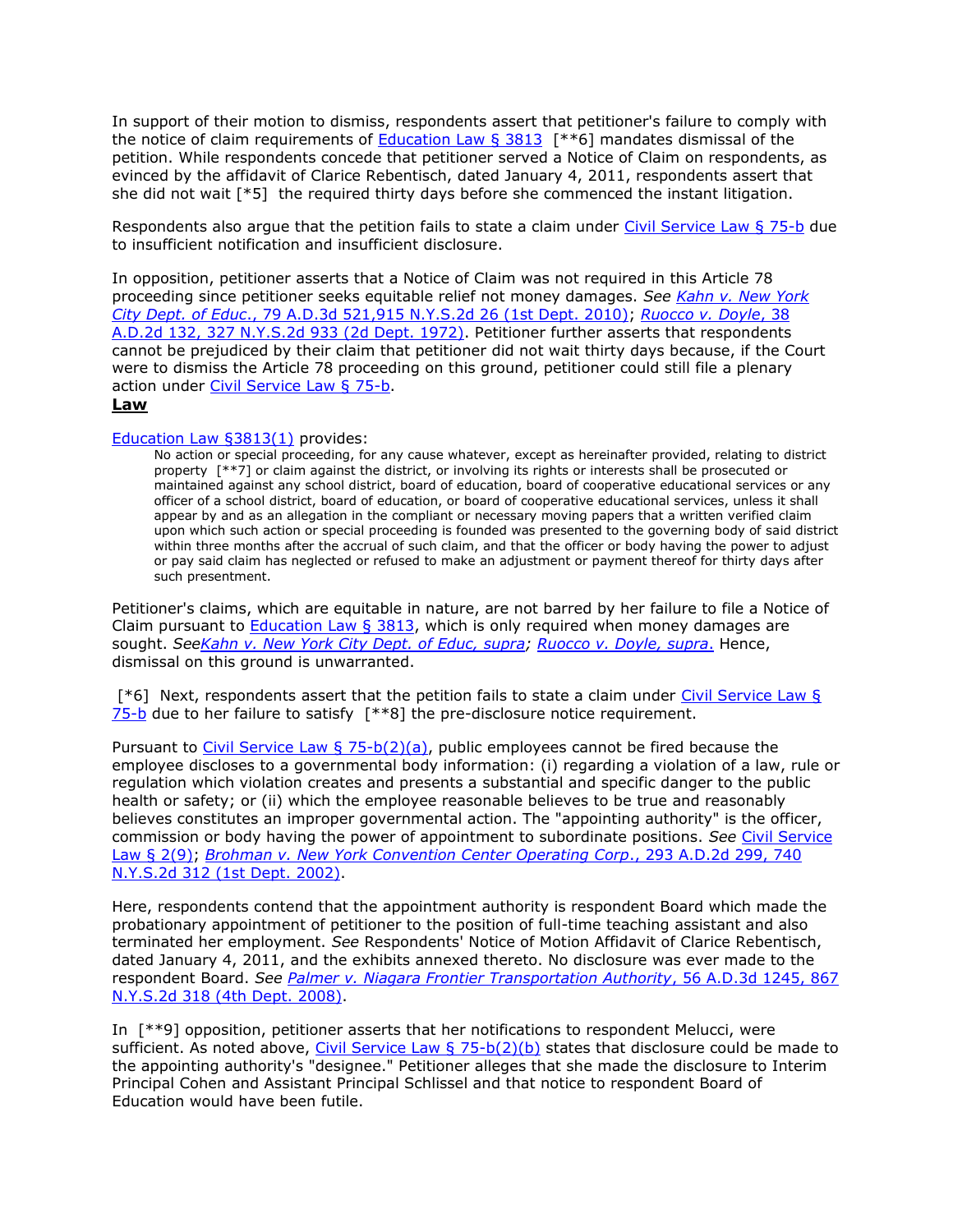Based upon the record submitted, we find that petitioner sufficiently complied with [Civil Service](http://www.lexisnexis.com.ezproxy.strose.edu/lnacui2api/mungo/lexseestat.do?bct=A&risb=21_T12122685609&homeCsi=9095&A=0.9216312071783853&urlEnc=ISO-8859-1&&citeString=N.Y.%20CIV.%20SERV.%20LAW%2075-B&countryCode=USA)  [Law § 75-b](http://www.lexisnexis.com.ezproxy.strose.edu/lnacui2api/mungo/lexseestat.do?bct=A&risb=21_T12122685609&homeCsi=9095&A=0.9216312071783853&urlEnc=ISO-8859-1&&citeString=N.Y.%20CIV.%20SERV.%20LAW%2075-B&countryCode=USA) as respondent Melucci, who terminated petitioner's employment, was aware [\*7] of petitioner's disclosure. Hence, dismissal on this ground is unwarranted.

Additionally, respondents contend that the substance of petitioner's disclosure, even assuming it was made to the appointing authority, was insufficient as a matter of law because petitioner's complaint concerning M.G.'s statements does not rise to the level of a violation of law, rule or regulation which presents a substantial and specific damage to the public safety or health.

In opposition, petitioner argues that the disclosure was sufficient, *i.e*., her statements that a coworker was continuing to associate with a former employee who had been arrested [\*\*10] for child pornography gave her a reasonable belief that there was a violation of some rule or regulation which could have prevented an imminent security concern to the children.

To avail oneself of the protections of [Civil Service Law § 75-b,](http://www.lexisnexis.com.ezproxy.strose.edu/lnacui2api/mungo/lexseestat.do?bct=A&risb=21_T12122685609&homeCsi=9095&A=0.9216312071783853&urlEnc=ISO-8859-1&&citeString=N.Y.%20CIV.%20SERV.%20LAW%2075-B&countryCode=USA) "[p]rior to disclosing information. . . , an employee shall have made a good faith effort to provide the appointing authority or his or her designee the information to be disclosed and shall provide the appointing authority or designee a reasonable time to take appropriate action unless there is imminent and serious danger to public health or safety. For the purposes of this subdivision, an employee who acts pursuant to this paragraph shall be deemed to have disclosed information to a governmental body . . . " Civil Service Law  $\S$  75-b(2)(b).

Petitioner has stated a viable claim under [Civil Service Law § 75-b.](http://www.lexisnexis.com.ezproxy.strose.edu/lnacui2api/mungo/lexseestat.do?bct=A&risb=21_T12122685609&homeCsi=9095&A=0.9216312071783853&urlEnc=ISO-8859-1&&citeString=N.Y.%20CIV.%20SERV.%20LAW%2075-B&countryCode=USA) Petitioner alleges that she was given a negative performance evaluation and in retaliation terminated from her employment for reporting evidence of a potential danger to children in the school. *See [Yan Ping Xu v. New](http://www.lexisnexis.com.ezproxy.strose.edu/lnacui2api/mungo/lexseestat.do?bct=A&risb=21_T12122685609&homeCsi=9095&A=0.9216312071783853&urlEnc=ISO-8859-1&&citeString=77%20A.D.3d%2040&countryCode=USA)  York City Dept. of Health*[, 77 A.D.3d 40, 906 N.Y.S.2d 222 \(1st Dept. 2010\).](http://www.lexisnexis.com.ezproxy.strose.edu/lnacui2api/mungo/lexseestat.do?bct=A&risb=21_T12122685609&homeCsi=9095&A=0.9216312071783853&urlEnc=ISO-8859-1&&citeString=77%20A.D.3d%2040&countryCode=USA) Hence, dismissal on that ground is unwarranted.

Finally, [\*\*11] respondents assert that, to the extent the petition herein alleges a violation of the [\*8] [First Amendment,](http://www.lexisnexis.com.ezproxy.strose.edu/lnacui2api/mungo/lexseestat.do?bct=A&risb=21_T12122685609&homeCsi=9095&A=0.9216312071783853&urlEnc=ISO-8859-1&&citeString=U.S.%20CONST.%20AMEND.%201&countryCode=USA) said claim should be dismissed. Specifically, respondents contend that petitioner's speech was made pursuant to her duties as a teaching assistant and not as a citizen. *See Garcetti v. Ceballos*[, 547 U.S. 410, 126 S. Ct. 1951, 164 L. Ed. 2d 689](http://www.lexisnexis.com.ezproxy.strose.edu/lnacui2api/mungo/lexseestat.do?bct=A&risb=21_T12122685609&homeCsi=9095&A=0.9216312071783853&urlEnc=ISO-8859-1&&citeString=547%20U.S.%20410&countryCode=USA)  [\(2006\);](http://www.lexisnexis.com.ezproxy.strose.edu/lnacui2api/mungo/lexseestat.do?bct=A&risb=21_T12122685609&homeCsi=9095&A=0.9216312071783853&urlEnc=ISO-8859-1&&citeString=547%20U.S.%20410&countryCode=USA) *[Weintraub v. Board of Educ. of City School Dist. of City of New York](http://www.lexisnexis.com.ezproxy.strose.edu/lnacui2api/mungo/lexseestat.do?bct=A&risb=21_T12122685609&homeCsi=9095&A=0.9216312071783853&urlEnc=ISO-8859-1&&citeString=593%20F.3d%20196&countryCode=USA)*, 593 F.3d 196 (2d [Cir. 2010\);](http://www.lexisnexis.com.ezproxy.strose.edu/lnacui2api/mungo/lexseestat.do?bct=A&risb=21_T12122685609&homeCsi=9095&A=0.9216312071783853&urlEnc=ISO-8859-1&&citeString=593%20F.3d%20196&countryCode=USA) *Williams v. County of Nassau*[, 2011 U.S. Dist. LEXIS 34190, 2011 WL 1240699](http://www.lexisnexis.com.ezproxy.strose.edu/lnacui2api/mungo/lexseestat.do?bct=A&risb=21_T12122685609&homeCsi=9095&A=0.9216312071783853&urlEnc=ISO-8859-1&&citeString=2011%20U.S.%20Dist.%20LEXIS%2034190&countryCode=USA)  [\(E.D.N.Y. 2011\);](http://www.lexisnexis.com.ezproxy.strose.edu/lnacui2api/mungo/lexseestat.do?bct=A&risb=21_T12122685609&homeCsi=9095&A=0.9216312071783853&urlEnc=ISO-8859-1&&citeString=2011%20U.S.%20Dist.%20LEXIS%2034190&countryCode=USA) *Jackler v. Byrne*[, 708 F. Supp.2d 319 \(S.D.NY. 2010\).](http://www.lexisnexis.com.ezproxy.strose.edu/lnacui2api/mungo/lexseestat.do?bct=A&risb=21_T12122685609&homeCsi=9095&A=0.9216312071783853&urlEnc=ISO-8859-1&&citeString=708%20F.%20Supp.%202d%20319&countryCode=USA)

The standard for determining whether the speech of a public employee is protected by the First [Amendment](http://www.lexisnexis.com.ezproxy.strose.edu/lnacui2api/mungo/lexseestat.do?bct=A&risb=21_T12122685609&homeCsi=9095&A=0.9216312071783853&urlEnc=ISO-8859-1&&citeString=U.S.%20CONST.%20AMEND.%201&countryCode=USA) "entails two inquiries: (1) whether the employee spoke as a citizen on a matter of public concern and, if so, (2) whether the relevant government entity had an adequate justification for treating the employee differently from any other member of the general public." *Anemone v. Metro. Transp. Auth*[., 629 F.3d 97, 114 \(2d Cir. 2011\)](http://www.lexisnexis.com.ezproxy.strose.edu/lnacui2api/mungo/lexseestat.do?bct=A&risb=21_T12122685609&homeCsi=9095&A=0.9216312071783853&urlEnc=ISO-8859-1&&citeString=629%20F.3d%2097,%20114&countryCode=USA) (citations and internal quotation marks omitted). "[W]hen public employees make statements pursuant to their official duties, the employees are not speaking as citizens for [First Amendment](http://www.lexisnexis.com.ezproxy.strose.edu/lnacui2api/mungo/lexseestat.do?bct=A&risb=21_T12122685609&homeCsi=9095&A=0.9216312071783853&urlEnc=ISO-8859-1&&citeString=U.S.%20CONST.%20AMEND.%201&countryCode=USA) purposes and the Constitution does not insulate [\*\*12] their communications from employer discipline." *[Garcetti](http://www.lexisnexis.com.ezproxy.strose.edu/lnacui2api/mungo/lexseestat.do?bct=A&risb=21_T12122685609&homeCsi=9095&A=0.9216312071783853&urlEnc=ISO-8859-1&&citeString=547%20U.S.%20410,%20421&countryCode=USA)  [v. Ceballos, supra](http://www.lexisnexis.com.ezproxy.strose.edu/lnacui2api/mungo/lexseestat.do?bct=A&risb=21_T12122685609&homeCsi=9095&A=0.9216312071783853&urlEnc=ISO-8859-1&&citeString=547%20U.S.%20410,%20421&countryCode=USA)* at 421. "The objective inquiry into whether a public employee spoke 'pursuant to' his or her official duties is 'a practical one.'" *[Weintraub v. Board of Education, supra,](http://www.lexisnexis.com.ezproxy.strose.edu/lnacui2api/mungo/lexseestat.do?bct=A&risb=21_T12122685609&homeCsi=9095&A=0.9216312071783853&urlEnc=ISO-8859-1&&citeString=593%20F.3d%20196&countryCode=USA) quoting [Garcetti v. Ceballos, supra](http://www.lexisnexis.com.ezproxy.strose.edu/lnacui2api/mungo/lexseestat.do?bct=A&risb=21_T12122685609&homeCsi=9095&A=0.9216312071783853&urlEnc=ISO-8859-1&&citeString=547%20U.S.%20410,%20424&countryCode=USA)* at 424.

In determining whether a plaintiff spoke as an employee or a citizen, courts must consider factors such as whether the speech was made "in furtherance of the plaintiffs "core [employment] duties" and whether the form of the speech had a "relevant citizen analogue." *See id*[. at 203, 204.](http://www.lexisnexis.com.ezproxy.strose.edu/lnacui2api/mungo/lexseestat.do?bct=A&risb=21_T12122685609&homeCsi=9095&A=0.9216312071783853&urlEnc=ISO-8859-1&&citeString=593%20F.3d%20196,%20203&countryCode=USA) *See also [Castro v. County of Nassau](http://www.lexisnexis.com.ezproxy.strose.edu/lnacui2api/mungo/lexseestat.do?bct=A&risb=21_T12122685609&homeCsi=9095&A=0.9216312071783853&urlEnc=ISO-8859-1&&citeString=739%20F.%20Supp.%202d%20153,%20179&countryCode=USA)*, 739 F. Supp.2d 153, 179 [\(E.D.N. Y. 2010\).](http://www.lexisnexis.com.ezproxy.strose.edu/lnacui2api/mungo/lexseestat.do?bct=A&risb=21_T12122685609&homeCsi=9095&A=0.9216312071783853&urlEnc=ISO-8859-1&&citeString=739%20F.%20Supp.%202d%20153,%20179&countryCode=USA) Indeed, these factors serve as proxies for the controlling question of what "role the speaker occupied when he spoke." *[Jackler v. Byrne, supra](http://www.lexisnexis.com.ezproxy.strose.edu/lnacui2api/mungo/lexseestat.do?bct=A&risb=21_T12122685609&homeCsi=9095&A=0.9216312071783853&urlEnc=ISO-8859-1&&citeString=708%20F.%20Supp.%202d%20319&countryCode=USA)*; citing *[Weintraub v. Board of](http://www.lexisnexis.com.ezproxy.strose.edu/lnacui2api/mungo/lexseestat.do?bct=A&risb=21_T12122685609&homeCsi=9095&A=0.9216312071783853&urlEnc=ISO-8859-1&&citeString=593%20F.3d%20196,%20204&countryCode=USA)  [Educ. of City School Dist. of City of New York, supra](http://www.lexisnexis.com.ezproxy.strose.edu/lnacui2api/mungo/lexseestat.do?bct=A&risb=21_T12122685609&homeCsi=9095&A=0.9216312071783853&urlEnc=ISO-8859-1&&citeString=593%20F.3d%20196,%20204&countryCode=USA)* at 204. Accordingly, "under the [First](http://www.lexisnexis.com.ezproxy.strose.edu/lnacui2api/mungo/lexseestat.do?bct=A&risb=21_T12122685609&homeCsi=9095&A=0.9216312071783853&urlEnc=ISO-8859-1&&citeString=U.S.%20CONST.%20AMEND.%201&countryCode=USA)  [Amendment](http://www.lexisnexis.com.ezproxy.strose.edu/lnacui2api/mungo/lexseestat.do?bct=A&risb=21_T12122685609&homeCsi=9095&A=0.9216312071783853&urlEnc=ISO-8859-1&&citeString=U.S.%20CONST.%20AMEND.%201&countryCode=USA) [\*9] , speech can be 'pursuant to' a public employee's official job duties even though it is not required by, or included in, the employee's job description, or in response to a